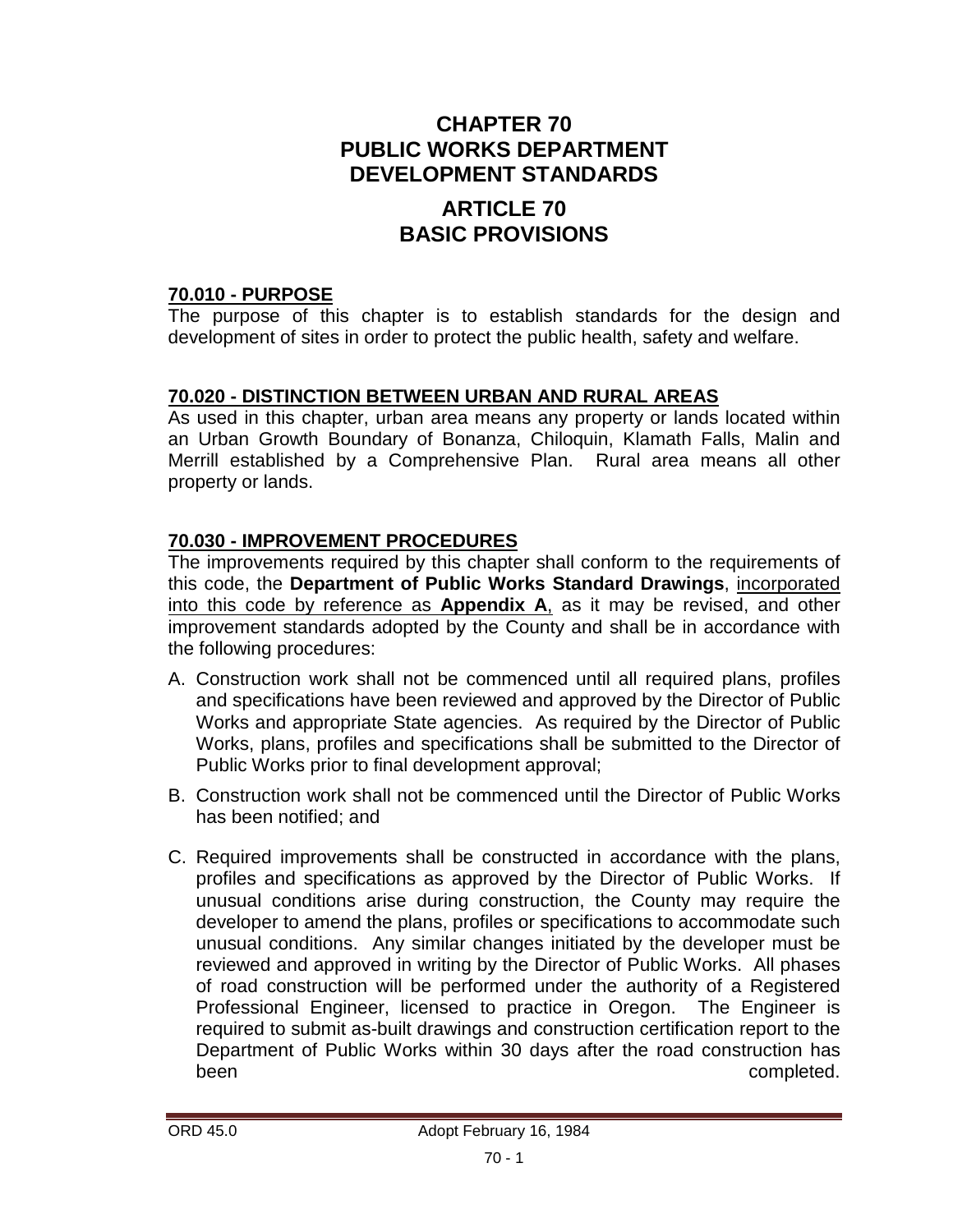The report will certify that the roads were built with suitable, properly compacted materials to the grade and dimensions specified in the approved plans and specifications, including any approved amendments. The report will also certify that the improvements have been constructed as specified in the approved drainage plans and that runoff water from the development will no adversely affect adjacent property owners. Copies of the material and compaction test results will be included as part of the report.

D. Failure to comply with section 70.030C of this chapter will result in non-issuance of Building Permits and, if applicable, non-acceptance of roads as County Roads.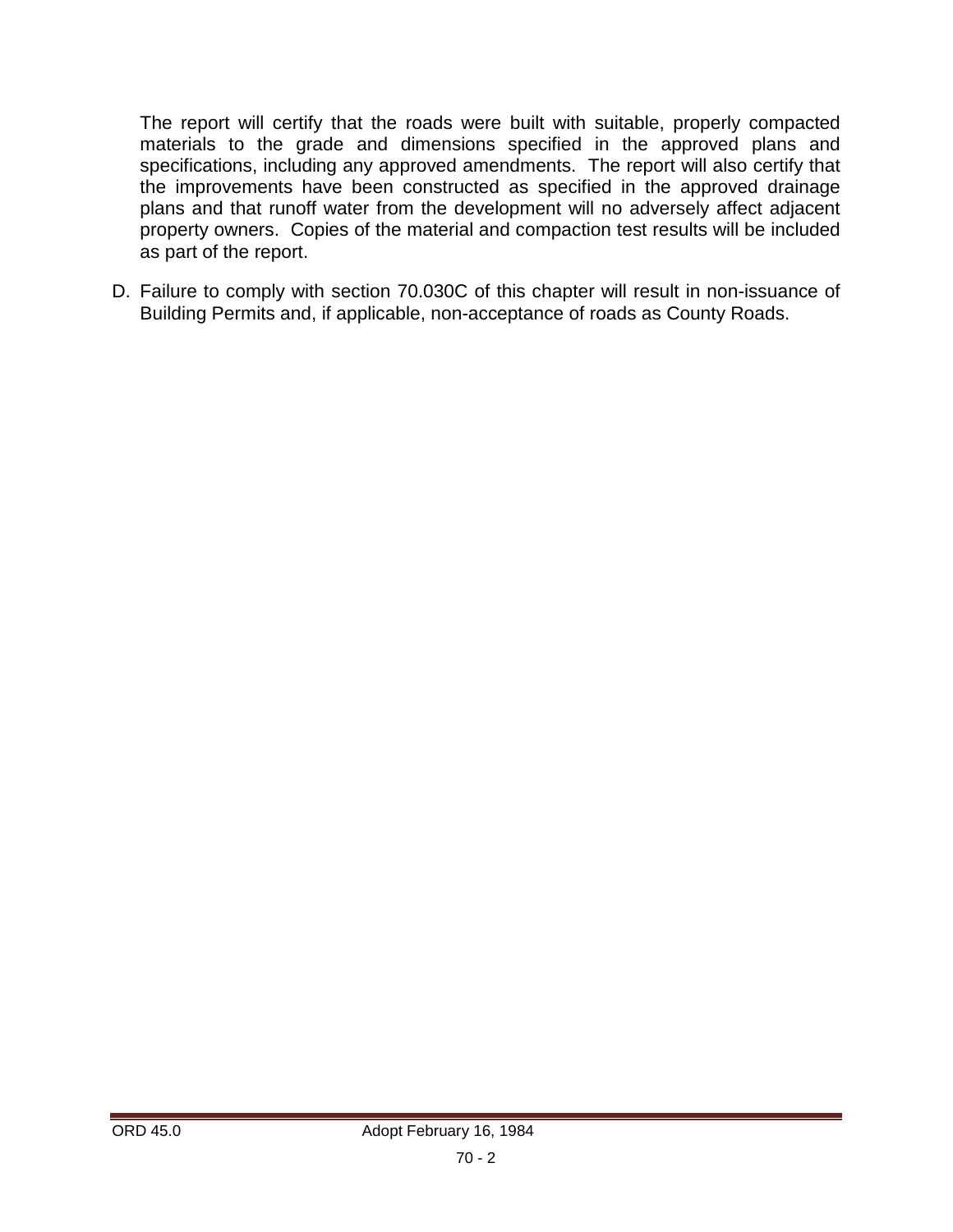## **ARTICLE 71 VEHICULAR AND NON-VEHICULAR ACCESS AND CIRCULATION**

### **71.010 - PURPOSE**

The purpose of these standards is to ensure safe ingress and egress to and from properties; to minimize street congestion and traffic hazards; to provide safe and convenient access to businesses, public services, and places of public assembly; and to make vehicular and non-vehicular circulation more compatible with surrounding land uses.

### **71.020 - ACCESS STANDARDS**

- A. Vehicular Access Vehicular access shall be provided to all lots or parcels from a dedicated street. Developments fronting on an arterial or collector street or road may be required to provide a frontage or service road.
- B. Director of Public Works Approval Access to property fronting upon a county or public road shall be subject to the approval of the Director of Public Works.
- C. Oregon Department of Transportation (ODOT) Approval Access to property fronting upon a state highway shall be subject to the permits issued by ODOT.
- D. Rural County Road Access Management Minimum Centerline Spacing **Standards**

| <b>Functional Class</b>      | <b>System</b><br><b>Spacing</b> | <b>Minimum</b><br><b>Spacing</b> | Corner<br><b>Clearance</b> |
|------------------------------|---------------------------------|----------------------------------|----------------------------|
| <b>Rural Major Arterial</b>  | 1 mile                          | 1,000 feet                       | 1,000 feet                 |
| <b>Rural Minor Arterial</b>  | 1 mile                          | 500 feet                         | 600 feet                   |
| <b>Rural Major Collector</b> | 1,320 feet                      | 250 feet                         | 100 feet                   |
| <b>Rural Minor Collector</b> | 1,320 feet                      | 250 feet                         | 50 feet                    |
| <b>Rural Local Street</b>    | 200-400 feet                    | 75 feet                          | 25 feet                    |

- E. Rural County Roads Residential driveways shall be consolidated when possible; including the use of:
	- 1. Limited access medians on arterial routes.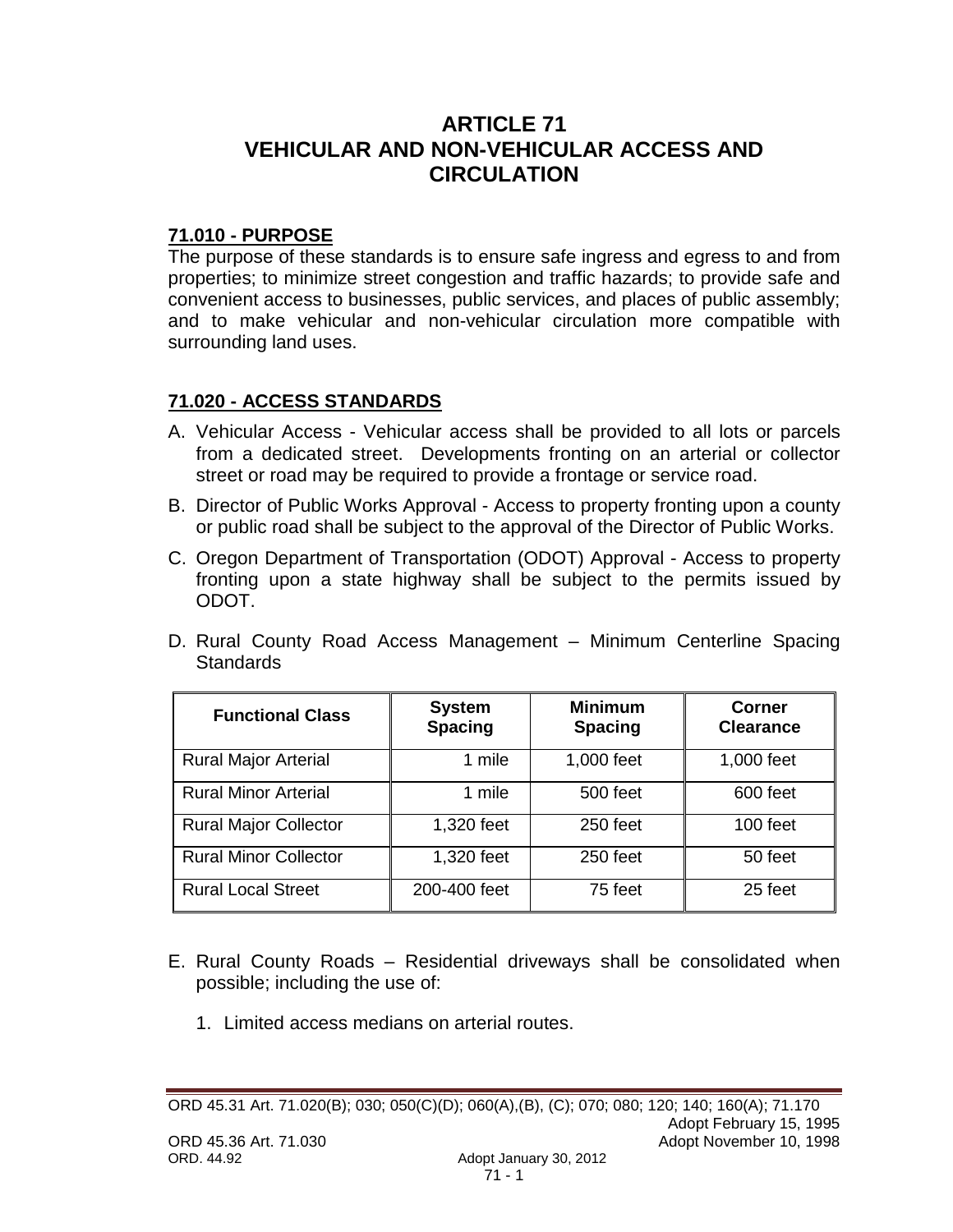- 2. Require right in/right out driveways on arterials or collectors where appropriate.
- 3. Close and consolidate existing access points within 1,320 feet of interchanges, when possible.
- 4. Restrict new access within 1,320 feet of interchange ramps.
- F. Klamath County Urban Growth Area Access Spacing Standards All new development and redevelopment shall meet the access spacing standards in Table 4-3 of the Urban Area Transportation System Plan.
- G. When the site of development or redevelopment in the Urban Area has frontage on roads with different functional classifications, the site shall take access on the road with the lower functional classification.
- H. The County or other agency with access permit jurisdiction may require the closing or consolidation of existing curb cuts or other vehicle access points, recording of reciprocal access easements (i.e., for shared driveways), development of a frontage street, installation of traffic control devices, and/or other mitigation as a condition of granting an access permit, to ensure the safe and efficient operation of the street and highway system. In the Klamath Falls Urban Growth Area, access to and from off-street parking areas shall not permit backing onto a public street.

## **71.030 - GENERAL ROADWAY DESIGN STANDARDS**

The location, width and grade of streets shall be considered in relation to existing and planned streets, to topographical conditions, to public convenience and safety, and to the proposed use of the land to be served by the street. All street improvements shall be designed and constructed in accordance with the Department of Public Works Standard Drawings. The drawings shall include the following:

- A. Plan & Profile, Cross-Sections shall be drawn in ink on velum or mylar (minimum 3 millimeter), 24" X 36" "Federal Aid" sheets or the equivalent.
- B. Scale and lettering shall be such that all information is clearly legible and shall be approved by the County Engineer.
- C. All drawings submitted shall be dated and stamped by a registered, professional engineer licensed to practice in the State of Oregon. Include the subdivision name and tract number, developers name, and a vicinity map.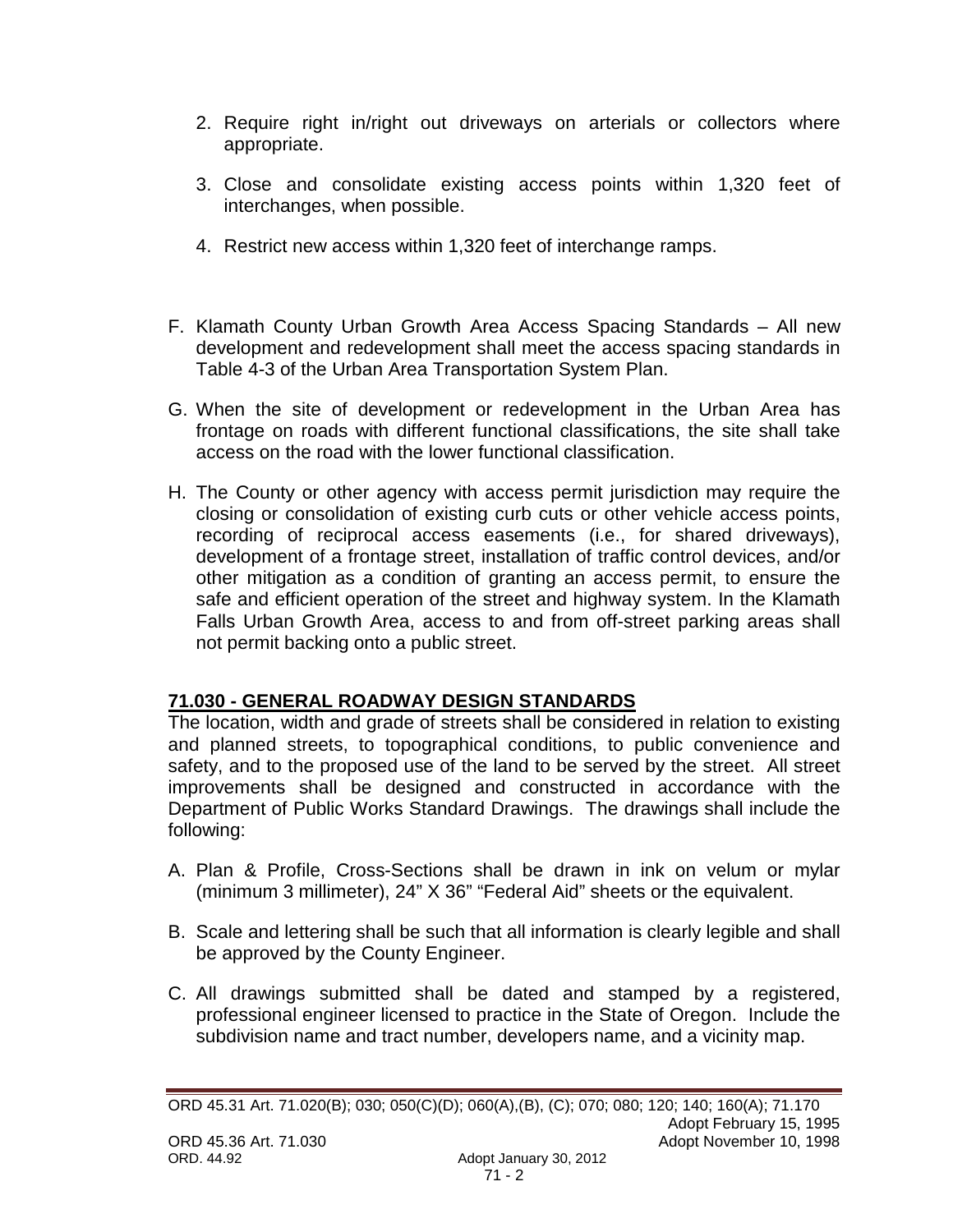- D. Show typical road design section.
- E. Provide signature block for the county engineer.

### **Each Plan shall contain the following**:

- 1. Existing topographic features including off right- of- way or off site features affecting road and/or drainage design.
- 2. Proposed improvements or new construction.
- 3. Proposed drainage facilities.
- 4. Property lines or lot lines intersecting road right-of-way.
- 5. Existing utilities.
- 6. Road names, north arrow, scale, horizontal curve information and stationing.

#### **Each Profile shall contain the following:**

- 1. Existing ground profile at centerline using same horizontal scale as the plan.
- 2. Proposed finished grade and subgrade at centerline. Show vertical curve information and stationing for finished grade. Profile stationing shall correspond with plan stationing.
- 3. Proposed drainage facilities with flow line elevations.

### **Each Cross-Section shall contain the following:**

- 1. Existing ground Cross-Section the full right-of-way width.
- 2. On minimum 50 foot stationing, at curve points, at intersecting drainages, at intersecting streets and at any other locations critical for design purposes.
- 3. On a 1 inch grid.
- 4. The proposed finished grade and subgrade cross-section at the corresponding station with existing ground elevation at centerline and proposed centerline finished grade elevation.

### **71.040 - MINIMUM RIGHT-OF-WAY WIDTHS**

Except as otherwise required by this code, the minimum width of rights-of-way for land partitions, subdivisions and other affected development shall be as follows: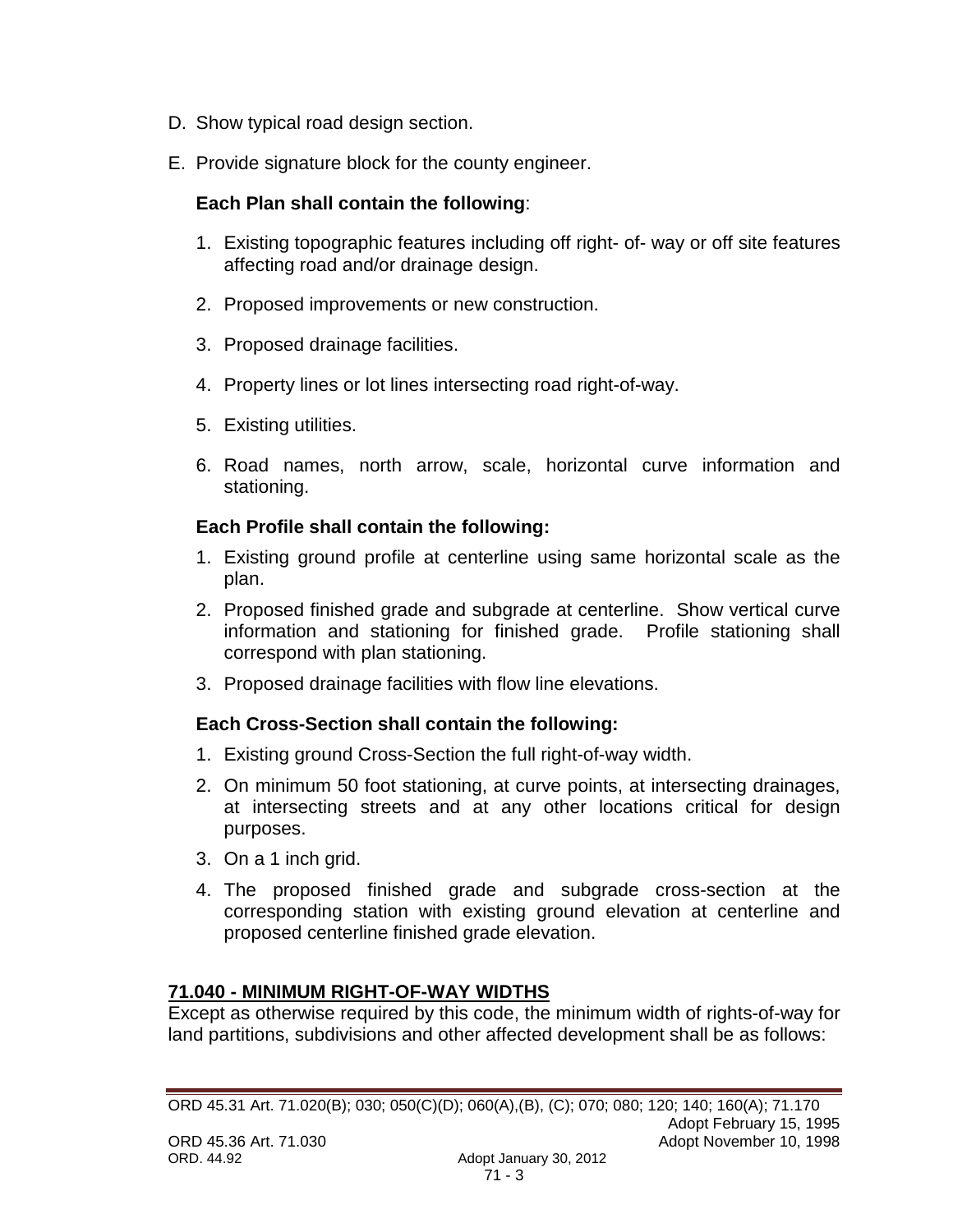- A. Freeways In accordance with the standards and specifications of the Oregon State Highway Division;
- B. Major Highways 100 feet with improvements in accordance with the standards and specifications of this code;
- C. Arterial Street 80 feet with improvements in accordance with the standards and specifications of the code;
- D. Collector Street 60 feet with improvements in accordance with the standards and specifications of this code;
- E. Local Street 60 feet with improvements in accordance with the standards and specifications of this code;
- F. Cul-de-sac Street 60 feet with improvements in accordance with the standards and specifications of this code; and
- G. Private Streets or easements 30 feet for all land partitions.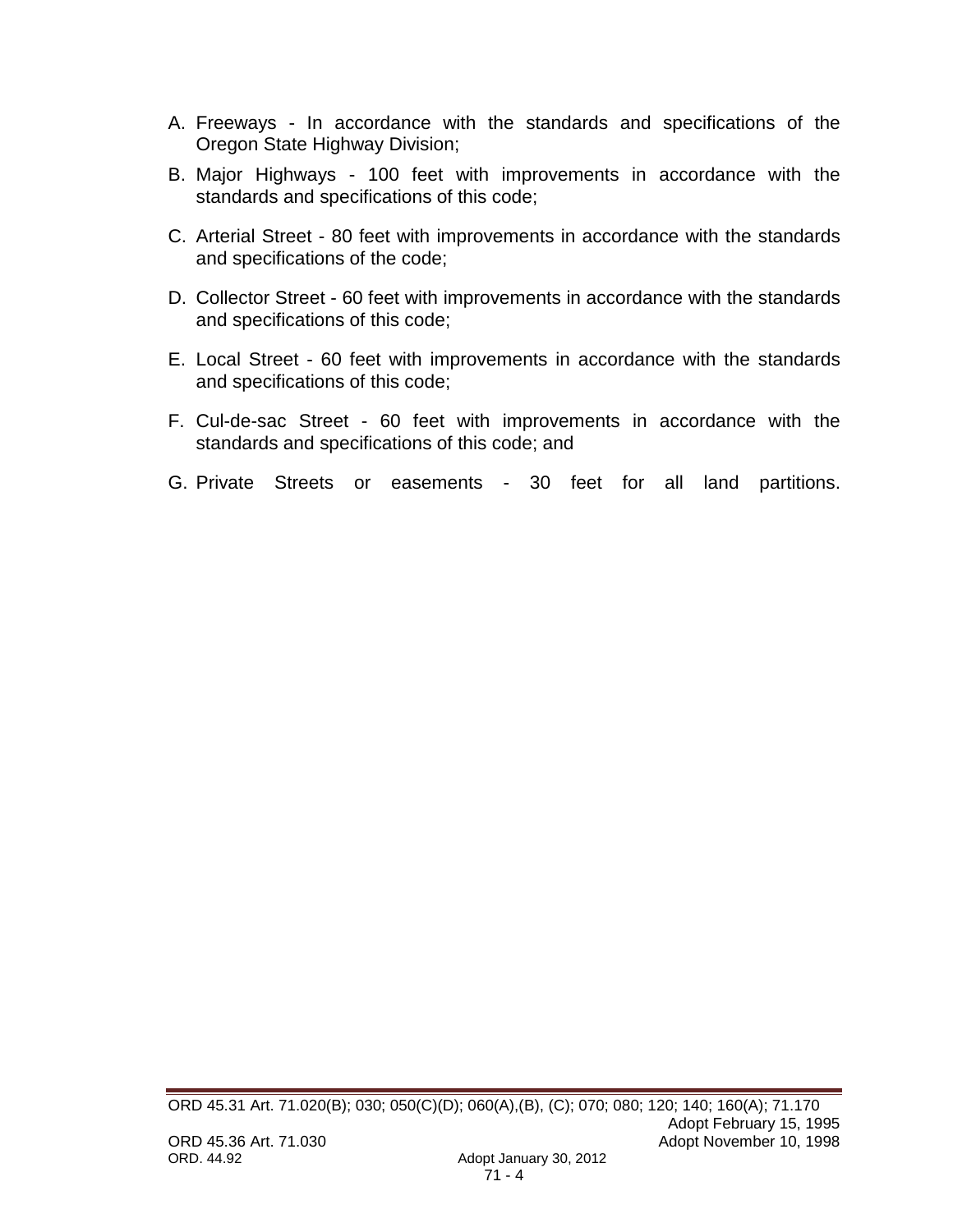H. Recommended Design Standards:

| <b>Roadway Design Standards</b>                       |                                  |  |  |
|-------------------------------------------------------|----------------------------------|--|--|
| Vehicle Lane Widths:                                  | Truck Route $= 12$ feet          |  |  |
| (minimum widths)                                      | Arterial = $12$ feet             |  |  |
|                                                       | Collector = $12$ feet            |  |  |
|                                                       | $Local = 10-11 feet$             |  |  |
|                                                       | Turn Lane = $10-14$ feet         |  |  |
|                                                       |                                  |  |  |
| On-Street Parking:                                    | Not Applicable                   |  |  |
|                                                       |                                  |  |  |
| <b>Bicycle Lanes:</b>                                 | Arterials $= 4'$ paved shoulder  |  |  |
| (minimum widths)                                      | Collectors = $4'$ paved shoulder |  |  |
|                                                       | Curb & Gutter Streets = $5'$     |  |  |
|                                                       | Standard Bike Lane = 6'          |  |  |
|                                                       |                                  |  |  |
| Sidewalks:                                            | Shoulder or separated pathway    |  |  |
|                                                       |                                  |  |  |
| Landscape Strips:                                     | Optional                         |  |  |
|                                                       |                                  |  |  |
| Medians:                                              | Optional                         |  |  |
|                                                       |                                  |  |  |
| Neighborhood Traffic Management /<br>Traffic Calming: | None                             |  |  |
|                                                       |                                  |  |  |
| Turn Lanes:                                           | When warranted                   |  |  |
|                                                       |                                  |  |  |
| Maximum Grade:                                        | Arterials = $6\%$                |  |  |
|                                                       | Collectors = $6\%$               |  |  |
|                                                       | Local Streets = $10\%$           |  |  |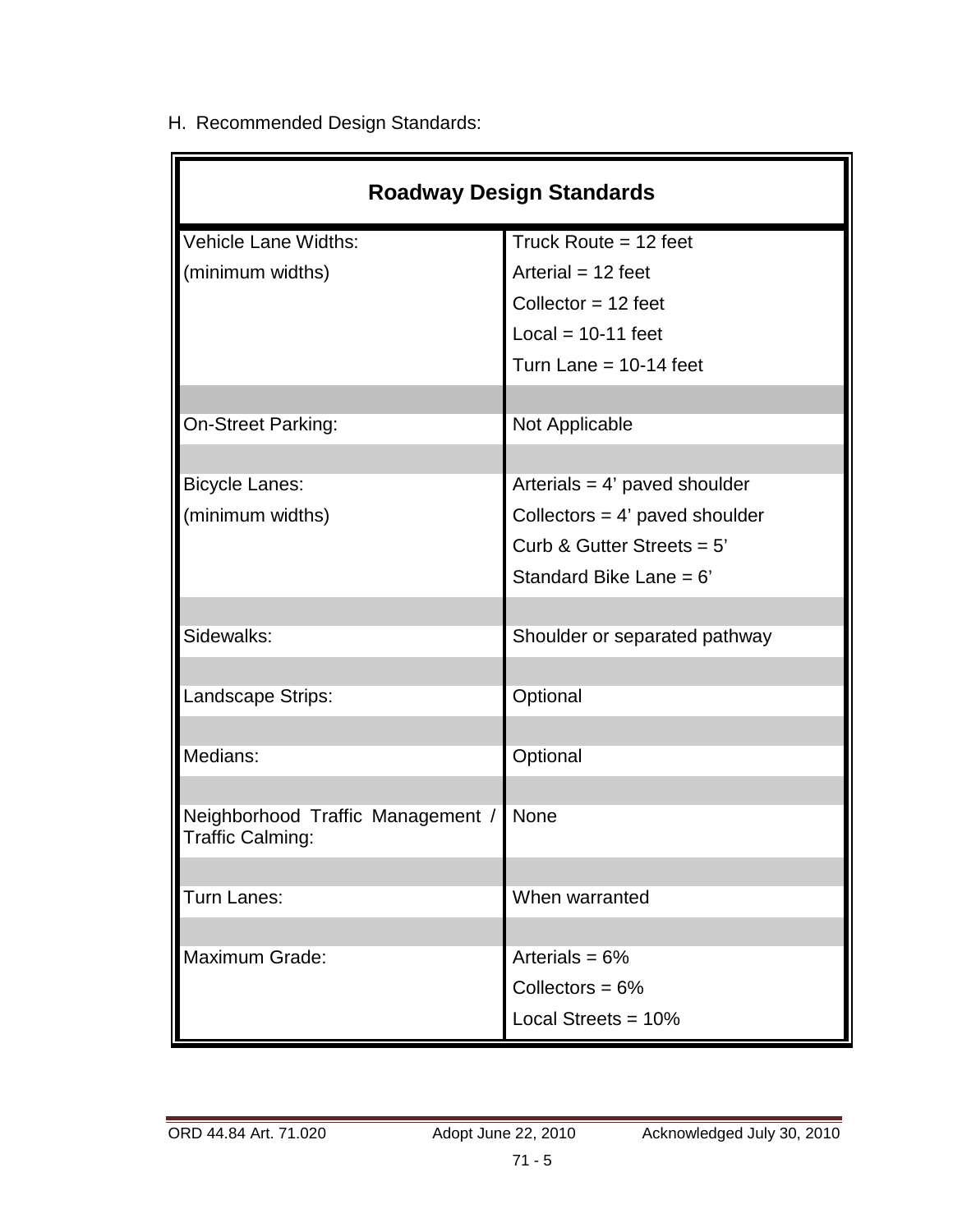## **71.050 - IMPROVEMENTS IN THE KLAMATH FALLS URBAN AREA**

The following roadway improvements shall be required for all developments within the Klamath Falls Urban Growth Area unless otherwise specified, and shall be provided at the expense of the developer:

- A. All roads that are functionally classified as arterials or collectors shall provide sidewalks and bikeways (e.g. bicycle lanes) on both sides of the roadway, except as determined otherwise by the Director of Public Works. All roads shall be designed and constructed in accordance with Public Works Standard Drawings in Appendix A.
- B. As required by the Director of Public Works, all rights-of-way shall be cleared between the catch points of cuts or fills of the approved cross section. The entire right-or-way shall be cleared of all flammable brush, limbs, logs and stumps outside of slope limits to the full width of the right-of-way;
- C. When necessary for public convenience and safety, the review body may require pedestrian ways to permit access to cul-de-sacs, to pass through oddly shaped or unusually long blocks, or to provide access to schools, parks or other public or private areas. Pedestrian ways shall be no less than 10 feet in width with an improved surface no less than 8 feet in width, and shall be dedicated to the public.
- D. All development shall be designed and constructed in accordance with the Department of Public Works Standard Drawings, as may be revised.

## **71.060 - IMPROVEMENTS OUTSIDE THE KLAMATH FALLS URBAN AREA**

The following improvements shall be required for all developments outside the Klamath Falls Urban Growth Boundary unless otherwise specified in an appropriate Urban Growth Area Management Agreement, and shall be provided at the expense of the developer:

- A. A minimum of roadways not less than 32 feet in width improved with gravel and drainage facilities as required by the Director of Public Works shall be provided where the average lot size of the development is not greater than 5 acres;
- B. A minimum of roadways not less than 32 feet with a traveled way of 22 feet improved gravel and drainage facilities as required by the Director of Public Works shall be provided where the average lot size of the development is greater than 5 acres;
- C. As required by the Director of Public Works, all rights-of-way shall be cleared between the catch points of cuts or fills of the approved cross section. The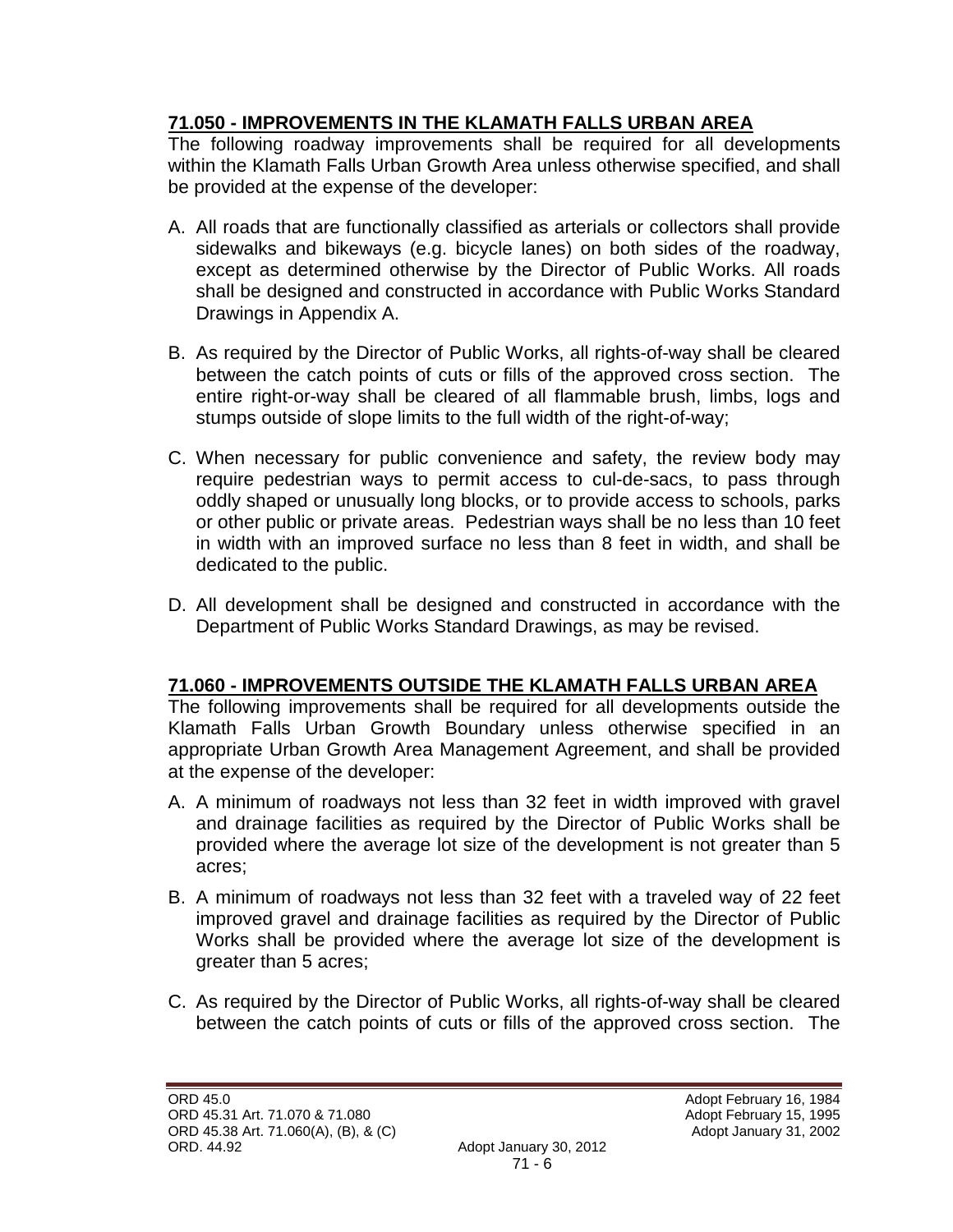entire right-of-way shall be cleared of all flammable brush, limbs, logs and stumps outside of slope limits to the full width of the right-of-way;

D. All development shall be designed and constructed in accordance with the Department of Public Works Standard Drawings, as may be revised.

## **71.070 - ROADWAY ALIGNMENT**

- A. The Director of Public Works shall review and approve all roadway alignments;
- B. All streets and roads shall be in alignment with existing streets and roads by continuation of the existing centerline or by connection with curves, unless otherwise specified by the Director of Public Works;
- C. The intersections of offset alignments shall be spaced not less than 100 feet apart, unless otherwise specified by the Director of Public Works.

## **71.080 - ROADWAY INTERSECTION ANGLES**

The Director of Public Works shall review and approve all roadway intersections, and shall encourage intersection angles as near to 90 degrees as practicable with 50 foot tangent adjacent to the intersection based on topography and other relevant factors.

## **71.090 - ROADWAY GRADES AND CURVES**

- A. Roadway grades shall not exceed:
	- 1. 6 percent on major or arterial streets or roads;
	- 2. 10 percent on all other streets or roads.
- B. Centerline radii of curves shall not be less than:
	- 1. 300 feet on major or arterial streets or roads;
	- 2. 200 feet on collector streets or roads;
	- 3. 100 feet on all other streets or roads.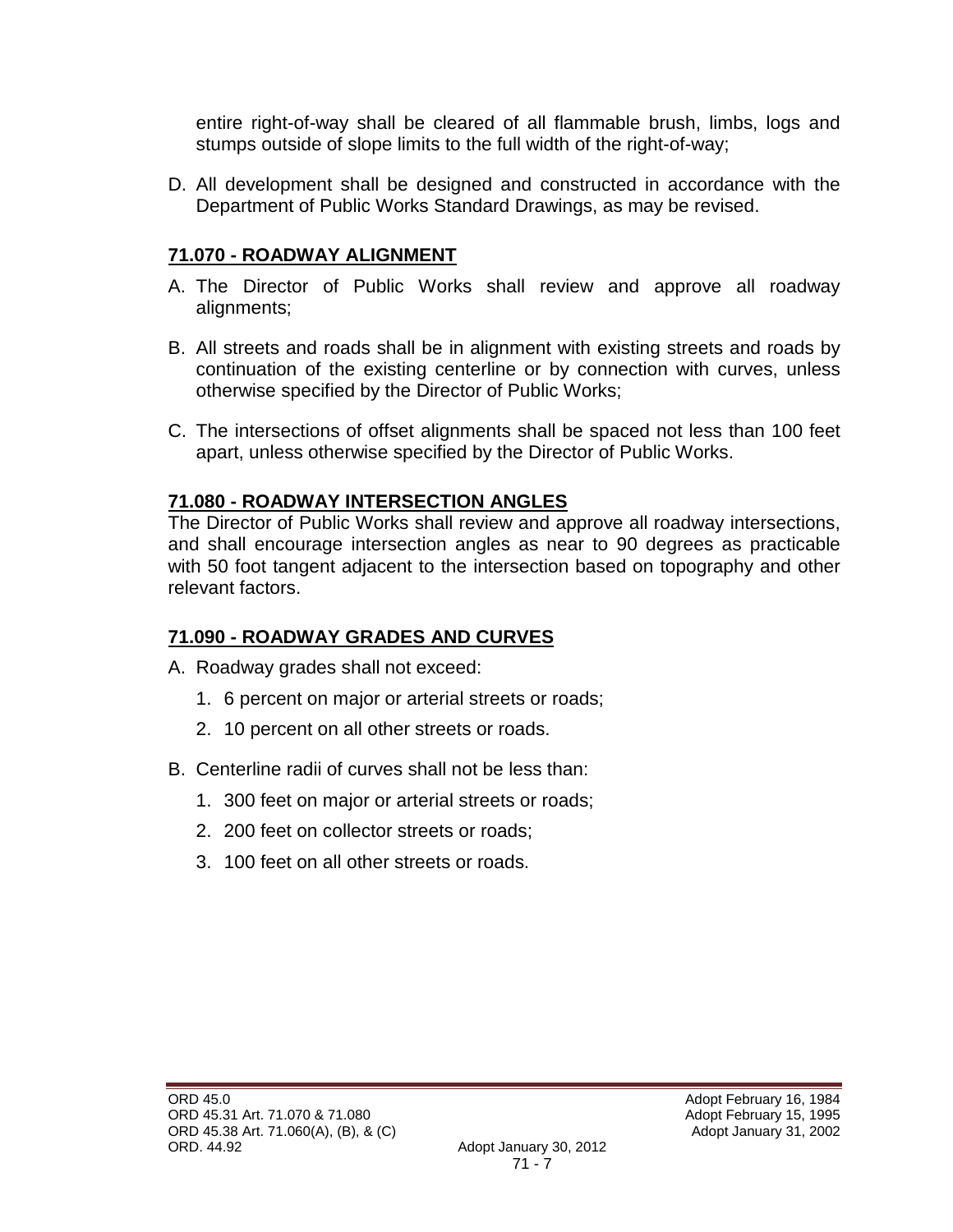### **71.100 - CUL-DE-SACS**

- A. The length of a cul-de-sac shall be measured along the centerline of the roadway from the right-of-way line to the farthest point of the cul-de-sac.
- B. All cul-de-sacs shall terminate with a circular turn around having a right-ofway not less than 50 feet radius and an improved turnaround of not less than 40 feet radius, unless otherwise specified in this code.
- C. In urban areas a cul-de-sac shall not exceed 500 feet in length or serve more than 18 dwelling units. The review body may require a pedestrian way or bikeway between the cul-de-sac and adjacent streets in order to enhance accessibility and connectivity. Pedestrian ways shall be no less than 10 feet in width with an improved surface no less than 8 feet in width, and shall be dedicated to the public.
- D. In rural areas, a cul-de-sac shall not exceed 700 feet in length, unless otherwise specified in this code.
- E. The maximum grade of a cul-de-sac turnaround shall not exceed 3%.

### **71.110 - EXISTING STREETS**

Whenever existing streets, whether adjacent to or within the development, are of inadequate width, the additional necessary right-of-way within the development boundary shall be dedicated at the time of the land division.

### **71.120 - RESERVE STRIPS AND STREET PLUGS**

Reserve strips or street plugs dedicated to Klamath County may be required by the appropriate review body or Director of Public Works in order to control access to adjoining property or prevent substandard road development.

### **71.130 - FUTURE STREET EXTENSIONS**

When necessary to permit appropriate future development of adjoining land, streets or roads may extend to the boundary of the development. Street and roads extending to the boundary of the development shall terminate with an improved vehicle turnaround not less than 40 feet radius, and shall require dedication of a street plug.

### **71.140 - HALF STREETS**

When necessary to permit appropriate future development of adjoining land, a half street may be approved by the Director of Public Works and the appropriate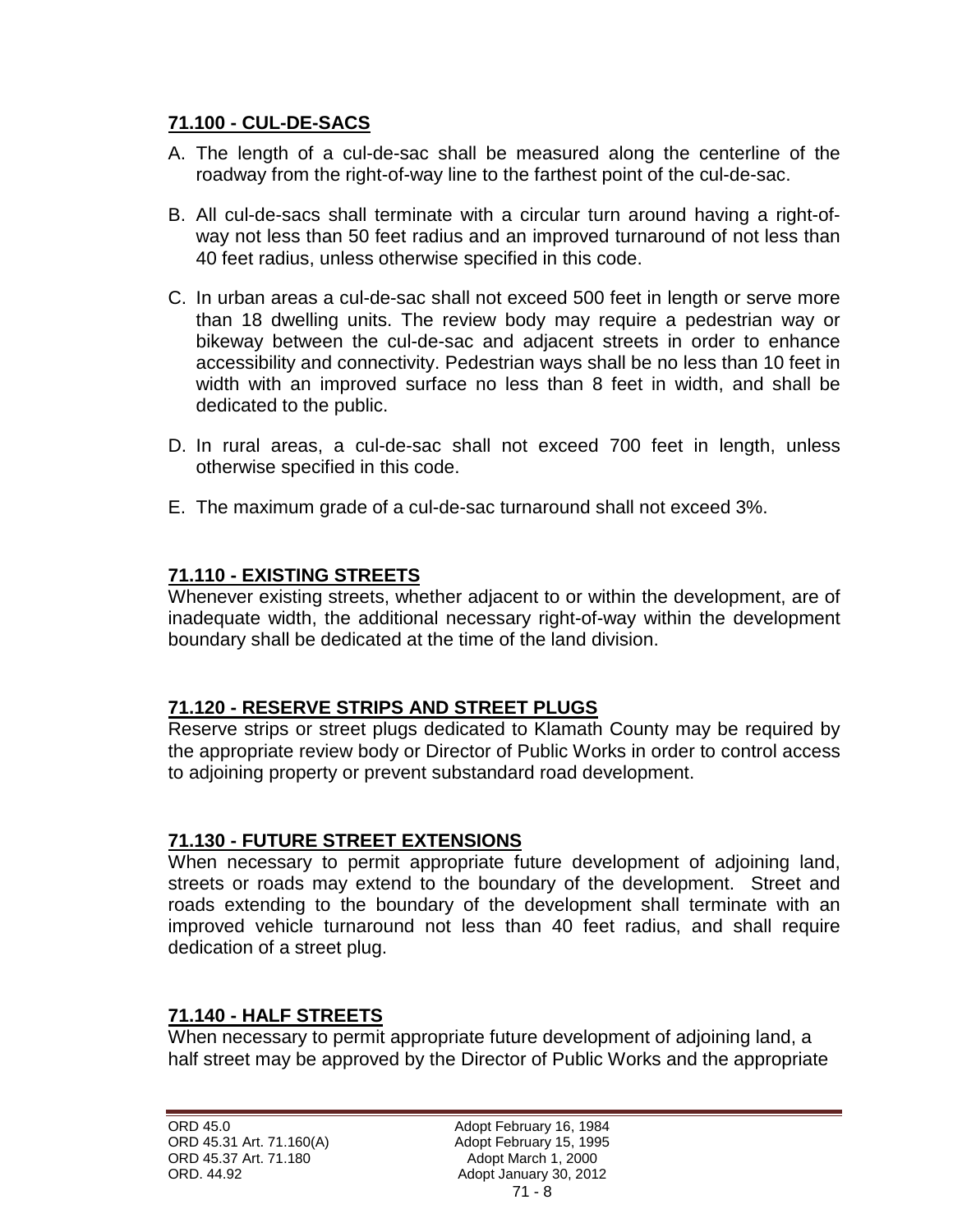review body. Reserve strips and street plugs may be required to achieve the purpose of this section.

## **71.150 - BLOCKS**

- A. The length, width and shape of blocks shall be designed with regard to providing a safe and efficient layout of building sites when considering topography, access, circulation and safety.
- B. Blocks shall not exceed 1,320 feet when measured from road centerline to road centerline. In the Klamath Falls Urban Growth Area, block length shall not exceed 600 feet to improve connectivity for vehicular and non-vehicular traffic.

## **71.160 - ACCESS PERMITS**

- A. Prior to the construction of any driveway or road which connects with a public or county road, a permit shall be obtained from the Director of Public Works.
- B. Prior to construction of any driveway or road which connects with a state highway, a permit shall be obtained from the State Highway Division.

## **71.170 - UTILITY PLACEMENT IN RIGHT-OF-WAYS**

The location and installation of underground utilities, sewers, and drains installed below streets or roads shall be approved by the Director of Public Works. Installation shall be completed prior to road surfacing, and all individual service connections shall be of sufficient length that will obviate any need for street cuts when service connections are made.

## **71.180 – MANUFACTURED/MOBILE HOME PARK STREETS**

The following roadway improvements shall be required for all Manufactured/Mobile Home Parks within Klamath County and shall be provided at the expense of the developer.

- A. Minimum street widths shall be in accordance with the appropriate state statutes.
- B. Streets shall have two sidewalks, each at least five feet in width, each with some form of either vertical or horizontal separation from the street.

## **71.190 – NON-VEHICULAR ACCESS AND CIRCULATION**

A. For new commercial, light industrial, and multi-family residential development, internal pedestrian circulation shall be provided through sidewalks and walkways/pathways, pursuant to the following standards: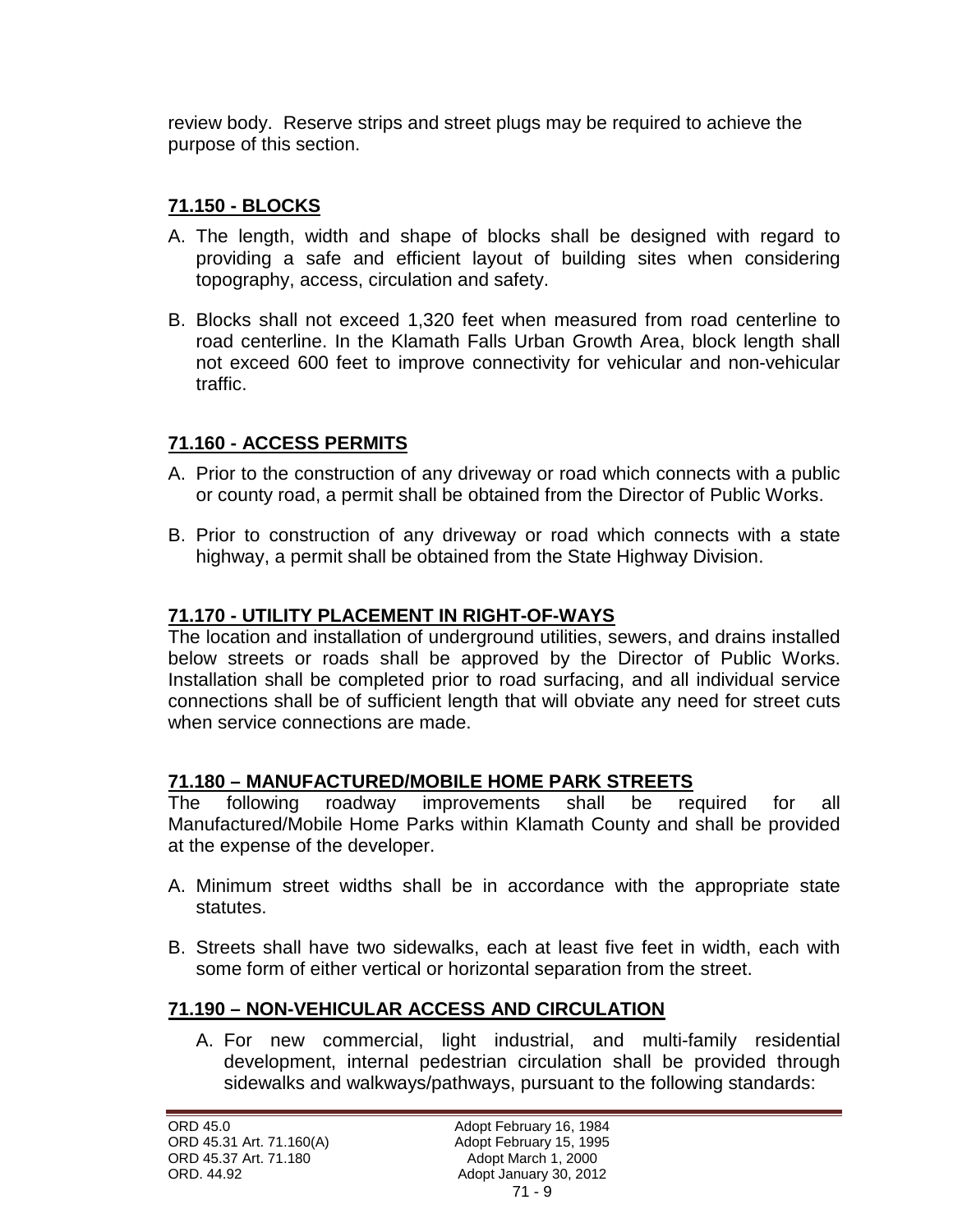- 1. Walkways shall be provided connecting building entrances and streets adjoining the site.
- 2. Connections shall be direct and driveway crossings minimized.
- 3. Walkways shall be at least five-feet-wide, raised, include curbing, or have different paving material when crossing driveways.
- 4. Pedestrian connections to adjoining properties shall be provided except where such a connection cannot be accommodated due to topographical constraints or where existing development on adjacent sites preclude connections. Pedestrian connections shall connect the on site circulation system to existing or proposed streets, walkways, and driveways that abut the property. Where adjacent properties are undeveloped or have potential for redevelopment, streets, accessways and walkways on site shall be laid out or stubbed to allow for extension to the adjoining property.
- B. Transit Access. New commercial and light industrial buildings within 600 feet of an existing or planned transit facility, as identified in the Urban Area TSP, shall provide for pedestrian access to transit through the following measures:
	- 1. Either locate buildings within 20 feet of the transit facility, a transit street, or an intersecting street or provide a pedestrian plaza at the transit facility or a street intersection;
	- 2. Provide a reasonably direct pedestrian connection between the transit facility and building entrances on the site;
	- 3. Provide a transit passenger landing pad accessible to disabled persons;
	- 4. Provide an easement or dedication for a passenger shelter if requested by the transit provider; and
	- 5. Provide lighting at the transit facility.

## **71.200 – TRAFFIC IMPACT STUDY**

- A. A traffic impact study shall be developed by a Professional Engineer under any of the following conditions:
	- 1. The proposed development generates 50 or more peak-hour trips or 500 or more daily trips.
	- 2. An access spacing exception is required for the site access driveway(s) and the development generates 25 or more peak-hour trips or 250 or more daily trips.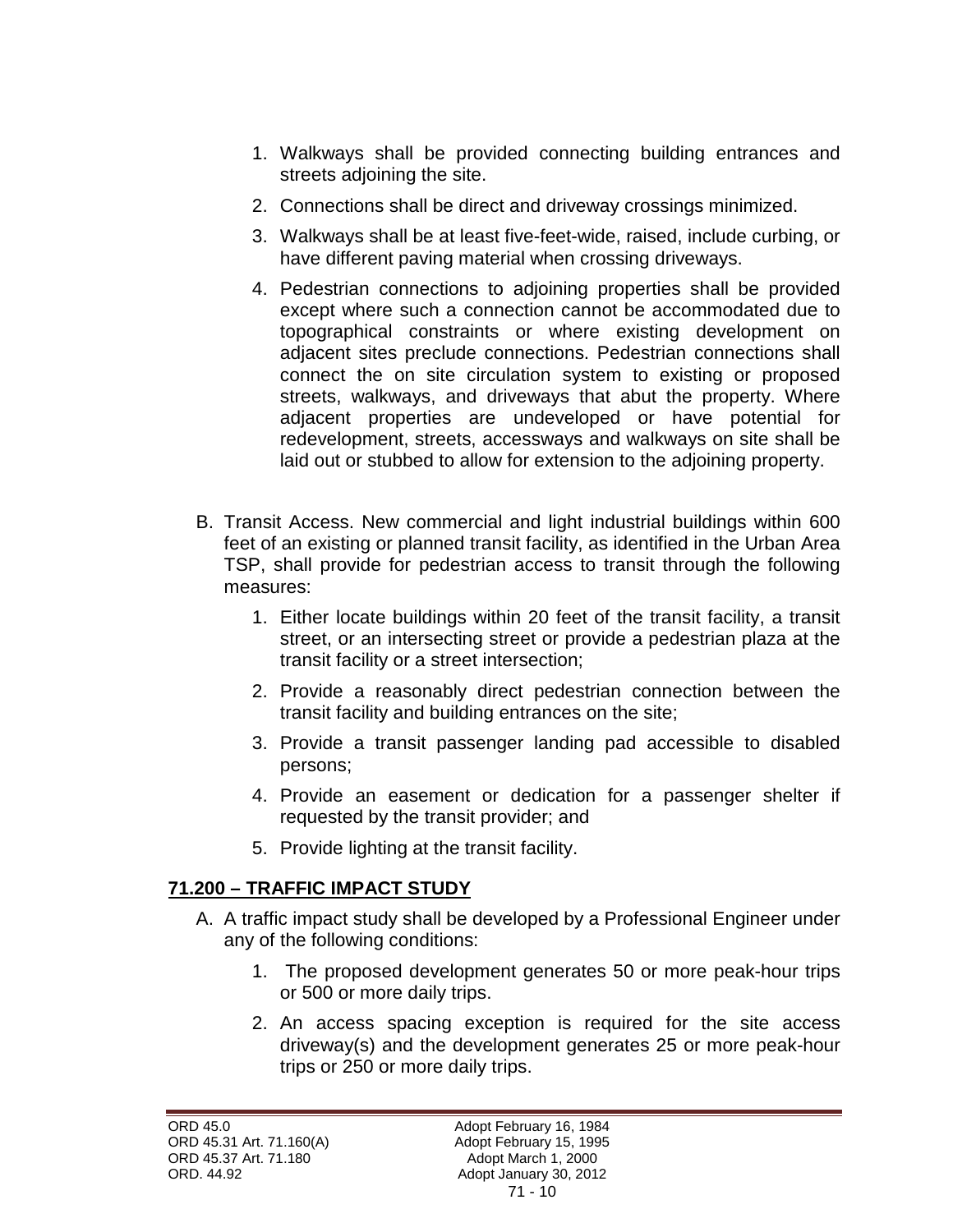- 3. The proposed development is expected to impact intersections that are currently operating at the upper limits of the acceptable range of level of service during the peak operating hour.
- 4. The proposed development is expected to significantly impact adjacent roadways and intersections that have previously been identified as high crash locations or areas that contain a high concentration of pedestrians or bicyclists such as school zones.
- 5. Major construction projects anticipated to have temporary traffic impacts or cause disproportionate damage on existing infrastructure, as determined by the Public Works Director.
- B. Submittal requirements: The study shall include the following minimum requirements:
	- 1. The analysis shall include alternates other than what the developer originally submits as a proposal for access.
	- 2. The analysis of alternate access proposals shall include:
		- a. Existing daily and appropriate design peak hour counts, by traffic movements, at intersections that would be affected by traffic generated by the development.
		- b. Projected daily and appropriate design peak hour volumes for these same intersections and at the proposed access points after completion of the development. If the development is to be constructed in phases, projected traffic volumes at the completion of each phase shall be determined.
		- c. Trip Generation shall be calculated using the Institute of Transportation Engineers' manual "Trip Generation  $-5<sup>th</sup>$  Edition" or other, more current, and/or applicable information.
		- d. A determination of the need for a traffic signal based on warrants in the "Manual on Uniform Traffic Control Devices".
	- 3. The internal circulation of parking lots must be analyzed to the extent that it can be determined whether the points of access will operate properly.
	- 4. An analysis of the impacts to neighboring driveway access points and adjacent streets affected by the proposed new development driveways.
	- 5. A discussion of bike and pedestrian use and the availability of transit to serve the development.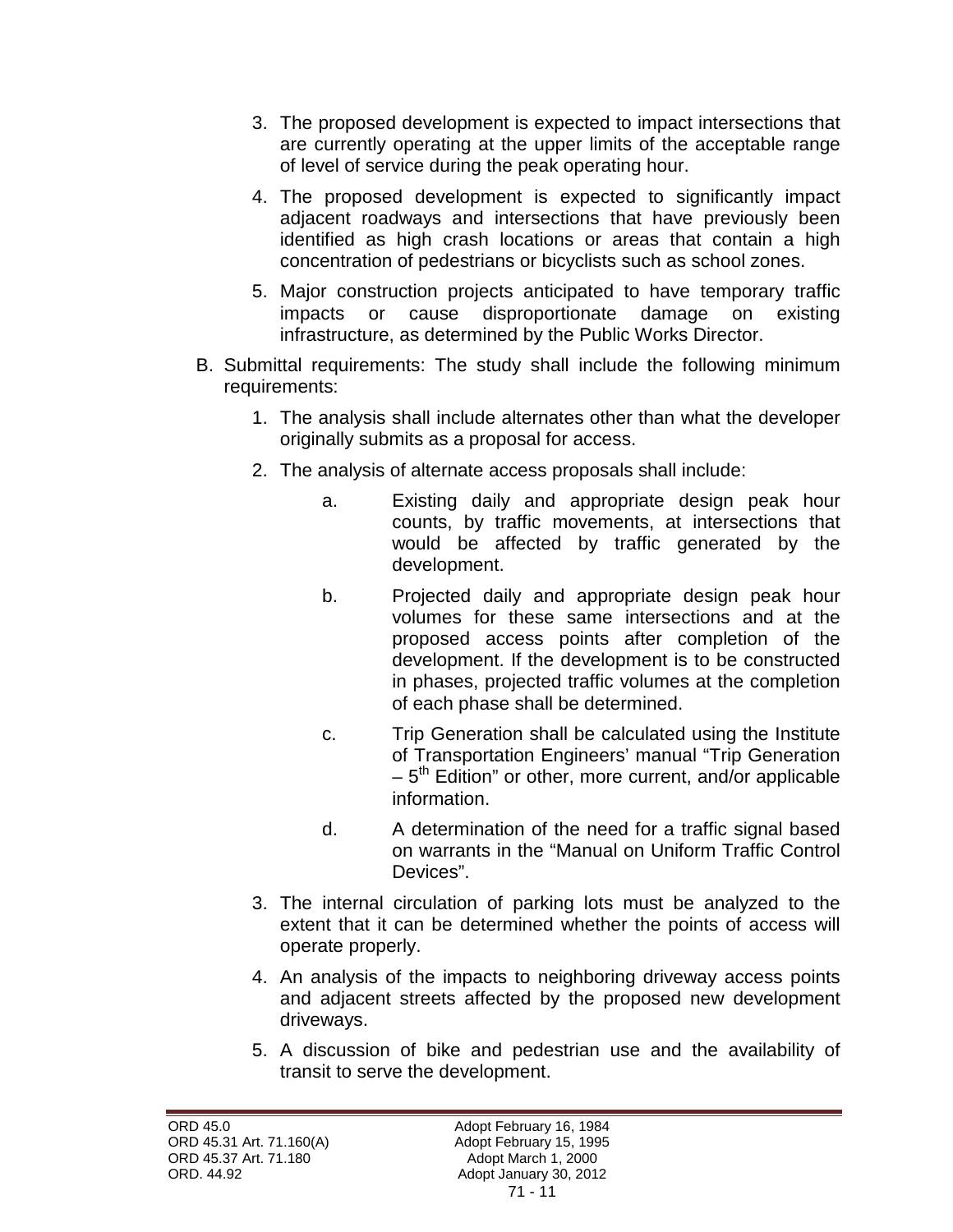- 6. The recommendations made in the report shall be specific and based on a minimum level of service when the development has been completed. As an example, if a traffic signal is recommended, the recommendations should include the type of traffic signal control and what movements should be signalized. If a storage lane for right turns or left turns is needed, the recommendations should include the amount of storage needed. If several intersections are involved for signalization, and an interconnected system is considered, specific analysis should be made concerning progression of traffic between intersections.
- C. Review criteria and procedure. The following criteria should be used in reviewing a transportation impact analysis:
	- 1. The road system is designed to meet the projected traffic demand at full buildout.
	- 2. Proposed driveways do not adversely affect the functional characteristics of the surrounding roadways.
	- 3. Adequate intersection and stopping signt distance is available at all driveways.
	- 4. Proposed driveways meet the County's access spacing standard or sufficient justification is provided to allow a deviation from the spacing standard.
	- 5. Opportunities for providing joint or crossover access have been pursued.
	- 6. The site does not rely upon the surrounding roadway network for internal circulation.
	- 7. The road system provides adequate access to buildings for residents, visitors, deliveries, emergency vehicles, and garbage collection.
	- 8. A pedestrian path system is provided that links buildings with parking areas, entrances to the development, open space, recreational facilities, and other community facilities in accordance with the state Transportation Planning Rule.
- D. Conditions of Approval. As part of every land use action, Klamath County and the City of Klamath Falls, and ODOT (if access to a state roadway is proposed) will be required to identify conditions of approval needed to meet operations and safety standards and provide the necessary right-ofway and improvements to develop the future planned transportation system. Conditions of approval that may apply include:
	- 1. Crossover easement agreements for all adjoining parcels to facilitate future access between parcels.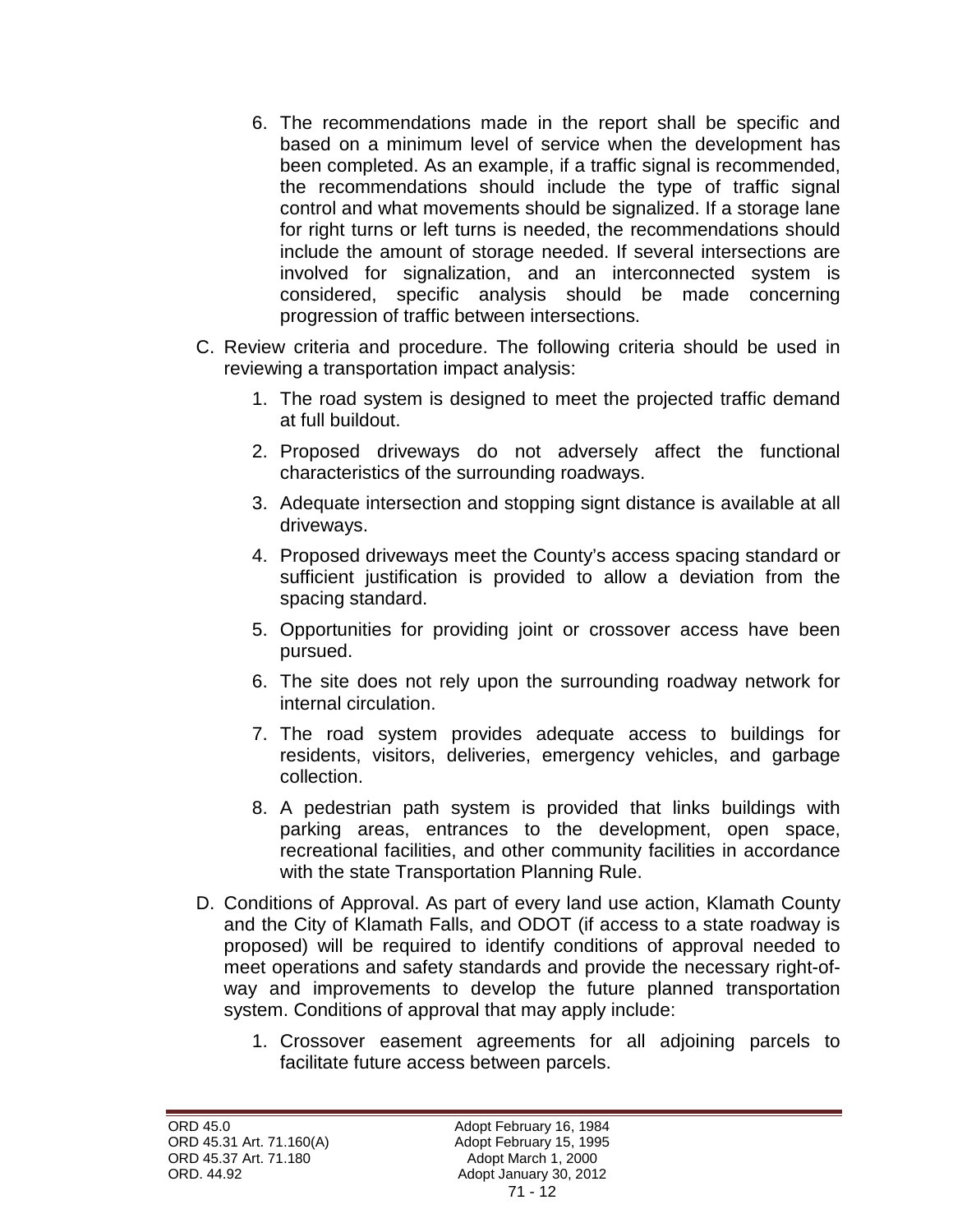- 2. Conditional access permits for new developments which have proposed access points that do not meet the designated access spacing policy and/or have the ability to align with opposing access driveways.
- 3. Right-of-way dedications for future planned roadway improvements.
- 4. Half-street improvements along site frontages that do not have fullbuildout improvements in place at the time of development.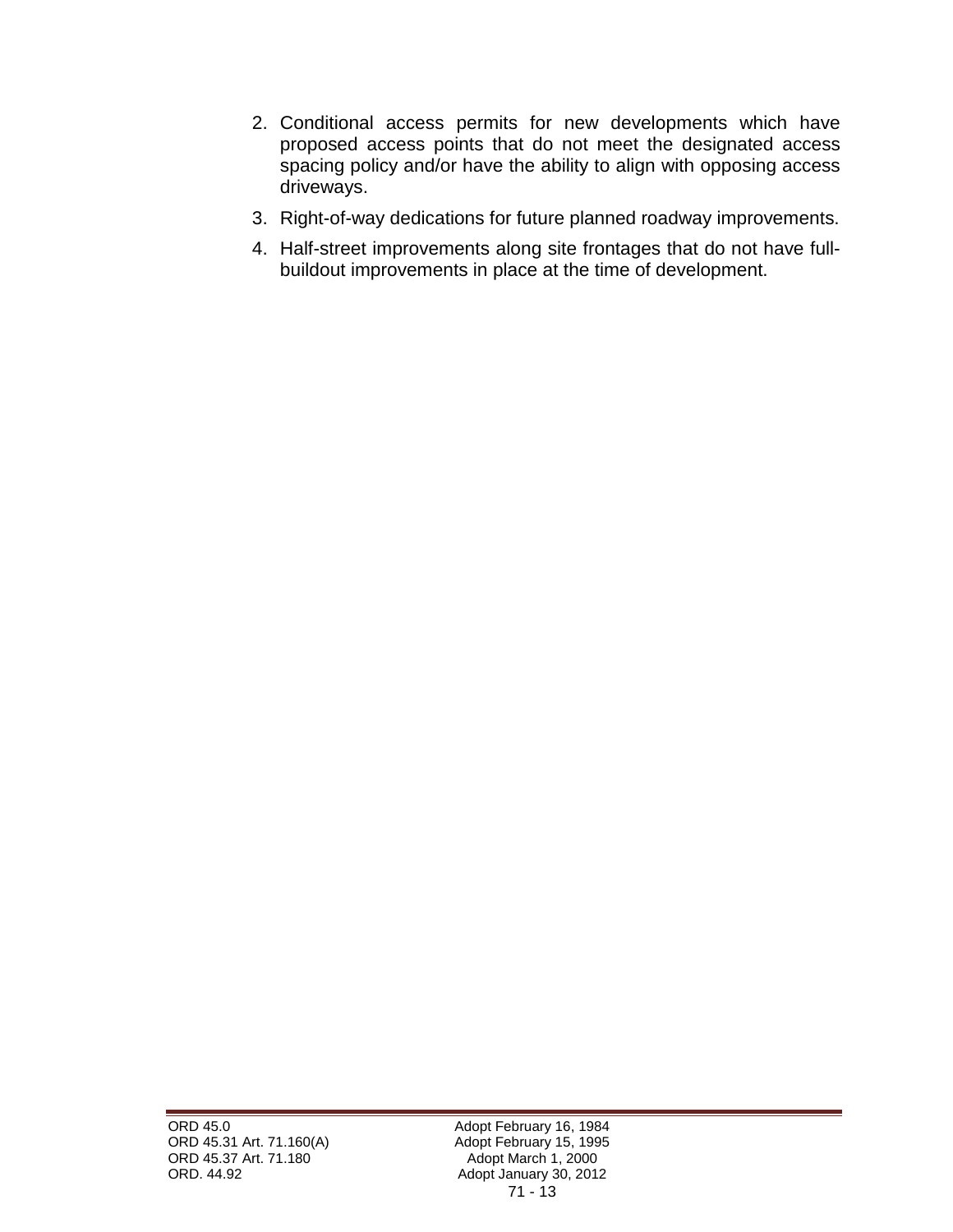# **ARTICLE 72 STREET NAMES, NUMBERS AND SIGNS**

### **72.010 - STREET NAMES**

Except for extensions of existing streets or roads, no street name shall be used which is the same as, similar to, or pronounced the same as any existing streets or road in Klamath County.

#### **72.020 - STREET NUMBERS**

Street names and numbers shall conform to the established pattern for street numbers in Klamath County, and must be reviewed and approved by the Director of Public Works.

#### **72.030 - STREET SIGNS**

The developer shall deposit with the County, funds determined by the Director of Public Works to be sufficient to cover both the cost of materials and the cost of installation of street signs. Street signs shall be installed by the County.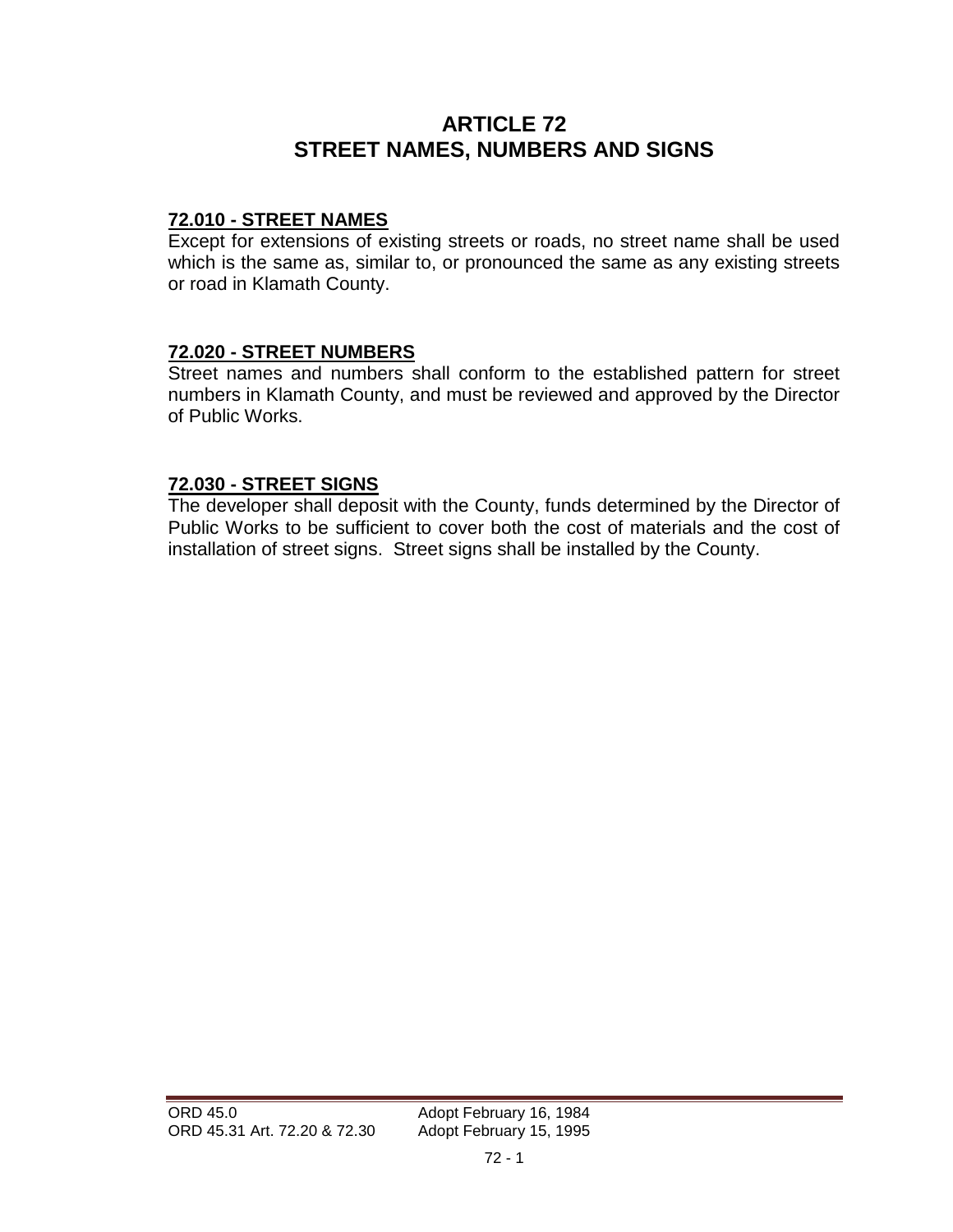# **ARTICLE 73 SITE DRAINAGE**

## **73.010 - PURPOSE**

Standards and criteria for site drainage provide for the design of projects so as to minimize the harmful effects of storm water runoff and resultant inundation and erosion from projects, and to protect neighboring downstream and downslope properties from drainage impacts.

### **73.020 - DRAINAGE PLAN REQUIREMENTS**

A drainage plans may be required by the Planning Director or the Director of Public Works for any development or land use which:

- A. Involves a land disturbance through grading, excavation or paving on lands with slopes in excess of 10 percent;
- B. Involves a land disturbance through grading, excavation or paving of an area that might reasonably be expected to impact drainageways;
- C. Involves a proposal that will create impervious surfaces of such extent that might reasonably be expected to impact drainageways;
- D. Involves land subject to local ponding due to soil or topographic conditions; or
- E. Involves land located in an area with a history of flooding, or may be subject to flooding.

## **73.030 - DRAINAGE PLAN PREPARATION**

Drainage plans shall be neatly and accurately drawn, at a scale that will enable easy identification of required information. The Director of Public Works may require plans to be prepared by a Registered Civil Engineer.

- A. A drainage plan shall include the following information:
	- 1. Flow lines of surface waters onto and off the site;
	- 2. Existing and proposed contours at 2 foot intervals;
	- 3. Location and amount of cuts, fills or contouring;
	- 4. Existing and proposed drainage ways;
	- 5. Building corner and street elevations for existing and proposed improvements;
	- 6. Existing and proposed retaining walls;
	- 7. The location and design of facilities for storage or conveyance of surface water runoff; and
	- 8. Estimates of existing and proposed runoff on the site.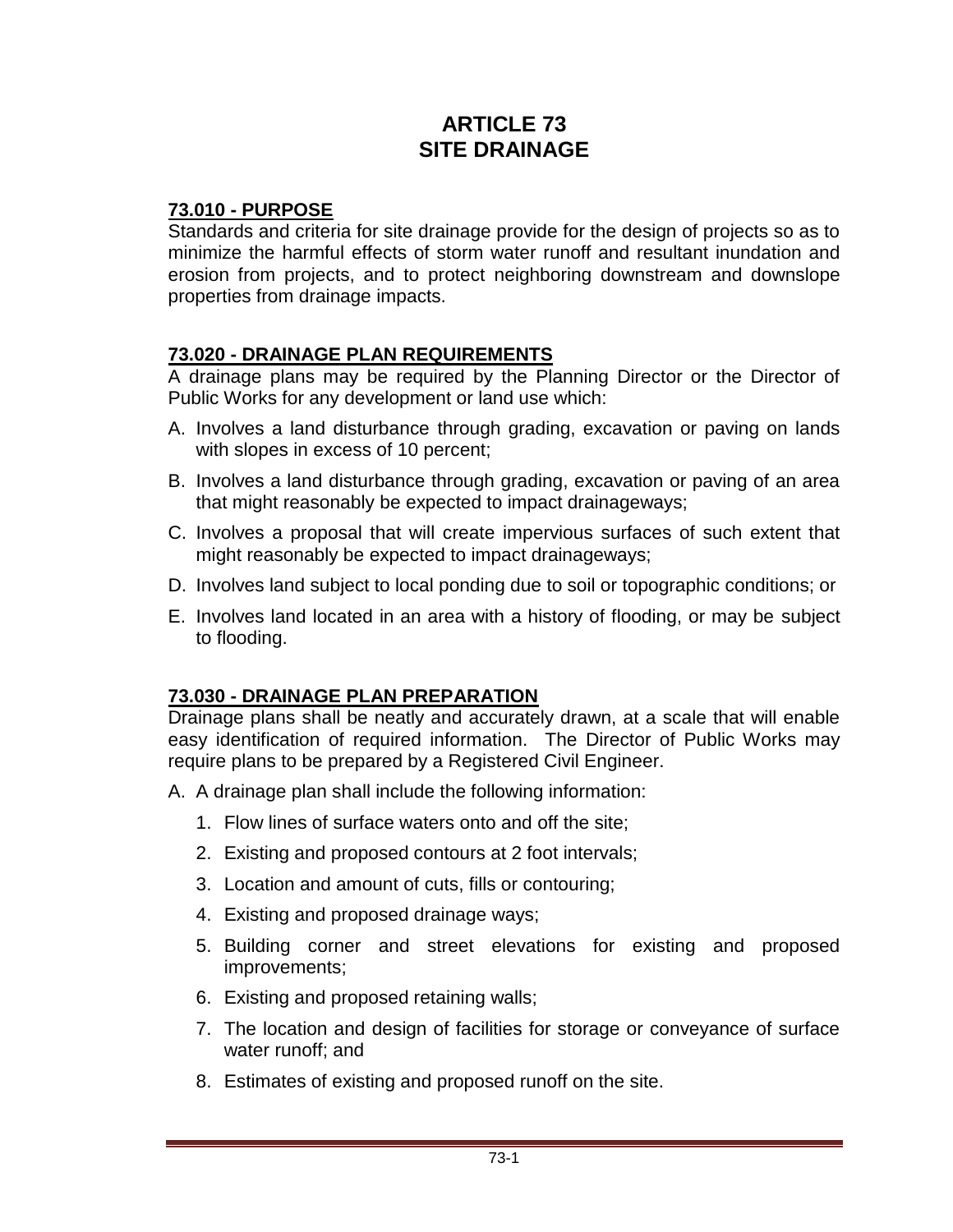B. Engineered Drainage Plans shall include an evaluation of the effects of projected runoff on adjacent proper ties and existing drainageways.

## **73.040 - DRAINAGE PLAN REVIEW**

The Director of Public Works shall review each drainage plan and recommend appropriate measures to the appropriate review body. The Director of Public Works may require the installation or construction of certain improvements as required to prevent adverse runoff. The Director of Public Works may enter into an agreement with the developer for the installation of improvements pursuant to Article 15.

### **73.050 - DRAINAGE SYSTEM STANDARDS**

Drainage systems and facilities required by the Director of Public Works shall be designed and constructed according to standards determined by the Director of Public Works.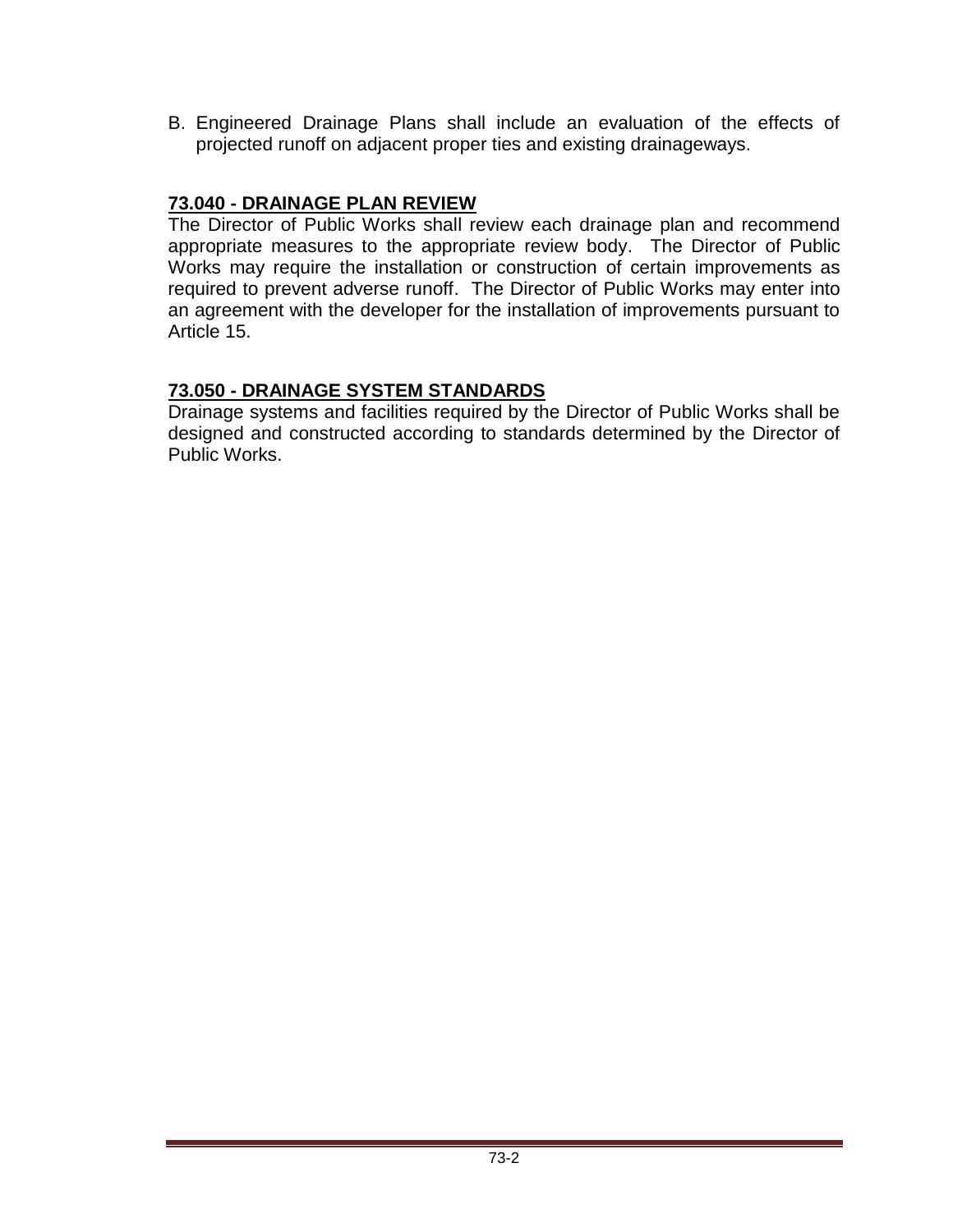# **ARTICLE 74 URBAN AREA AND RURAL SERVICE CENTER WATER, SEWER AND FIRE PROTECTION SERVICE**

## **74.010 - WATER SERVICE**

- A. Development within urban areas shall be served by a central public domestic water supply system or by a central private water supply corporation which has been certified by the County Health Department or the Oregon Health Division as adequate to provide for the health and sanitation needs of the area.
- B. Private water supply systems shall conform to the service standards of the preferred provider as identified in the respective Urban Growth Area Management Agreement.
- C. Fire hydrants shall be required, and shall meet the standards of the preferred provider.

## **74.020 - SEWER SERVICE**

- A. Development within urban areas shall be served by a public sewage disposal system or by a private sewage service district or corporation which has been approved by the Oregon Department of Environmental Quality as adequate to provide for the health and sanitation needs of the area.
- B. Sewer Systems shall be installed in accordance with state and federal requirements, and must conform to the service standards of the preferred provider as identified in the respective Urban Growth Area Management Agreement.

## **74.030 - SERVICE WITHIN WATER OR SEWER DISTRICTS**

In addition to other requirements specified in this article, new development within an existing water or sewer district shall meet the requirements of the preferred provider with respect to the provisions of water and sewer service.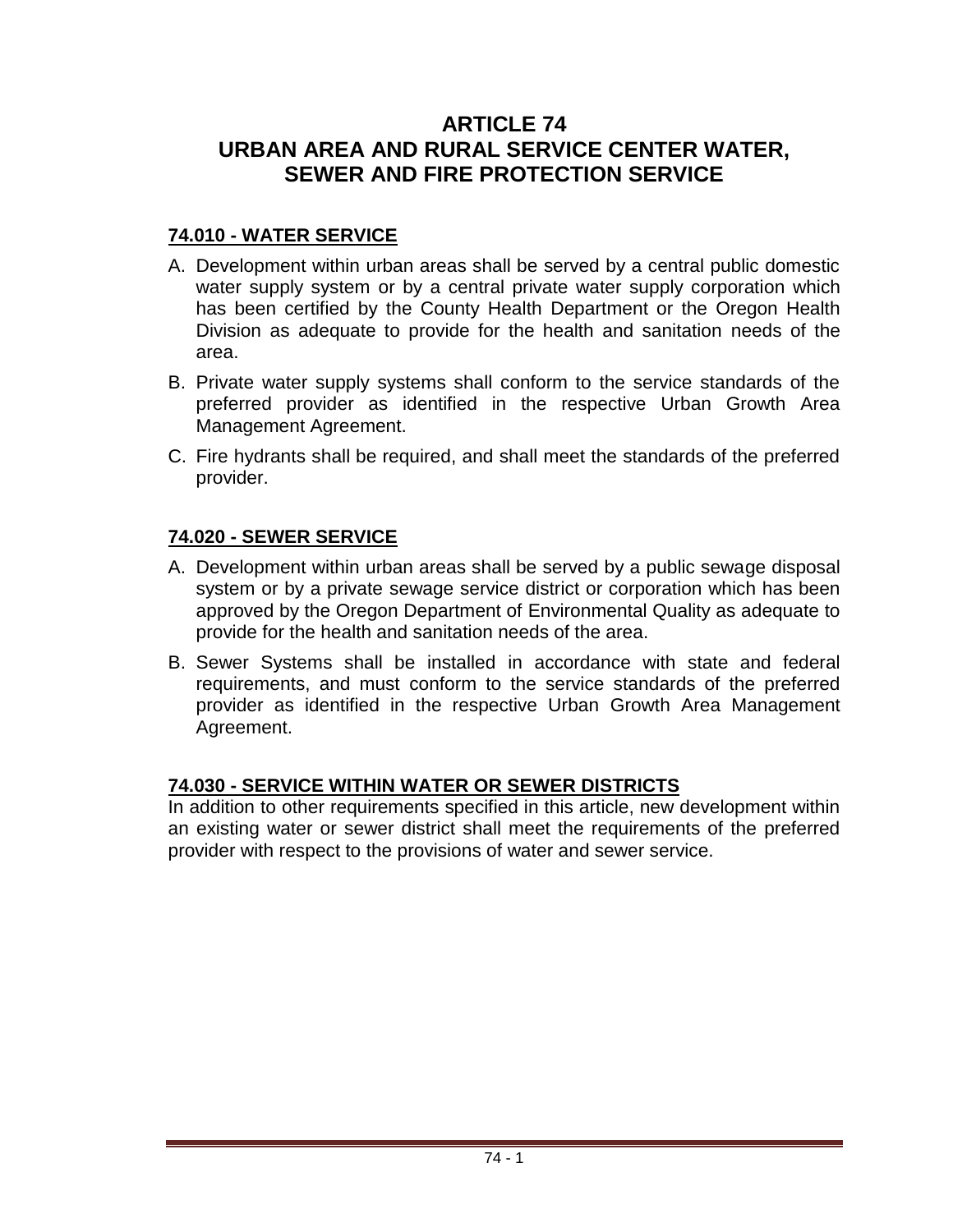# **ARTICLE 75 RURAL AREA WATER AND SEWER SERVICE**

## **75.010 - WATER SERVICE**

- A. Development in rural areas may utilize either a central water supply system or an individual or shared water system, such as wells, springs, surface water, or cisterns – at the option of the developer. Any water service must be legal and obtain approval from the appropriate agency, as required by law.
- B. Central water systems to any development must be certified by the County Health Department or Oregon Health Division as adequate to proved for the health and sanitation needs of the area.
- C. New developments not providing a central water system shall submit a written hydrology report prepared by a registered engineer at the time of submittal of a preliminary subdivision plat or planned unit development concept plan. The hydrology report shall document the quantity and quality of water in the vicinity based on the general history of wells in the area.

#### **75.020 - SEWER SERVICE**

Subdivisions or other developments in rural areas may use central sanitary sewer systems or on-site septic systems as provided for in the following manner:

- A. A certification by a city-owned sewage disposal system or by a privately owned sewage disposal system that is subject to regulation by the Oregon Public Utility Commission that sewage disposal will be available to the lot line of each lot depicted on a subdivision plat or other development plan; or
- B. A bond, contract or other assurance by the developer to the city or county that a sewage disposal system will be installed by or on behalf of the developer to the lot line of each lot depicted on a subdivision plat or other development plan. The amount of such bond, contract or other assurance shall be determined by a registered professional engineer, and shall be subject to any change in such amount as the city or county considers necessary; or
- C. In lieu of subsections A and B of this section, a statement that no sewage disposal facility will be provided to the purchaser of any lot depicted on a subdivision plat or other development plan, where the Klamath County Department of Health Services or Oregon Department of Environmental Quality has approved method of sewage disposal for the subdivision or development in its evaluation report described in ORS Chapter 454. A copy of any such statement, signed by the developer and endorsed by the city or county shall be filed by the developer with the Real Estate Commissioner and shall be included in the public report made for the subdivision or development under ORS Chapter 92.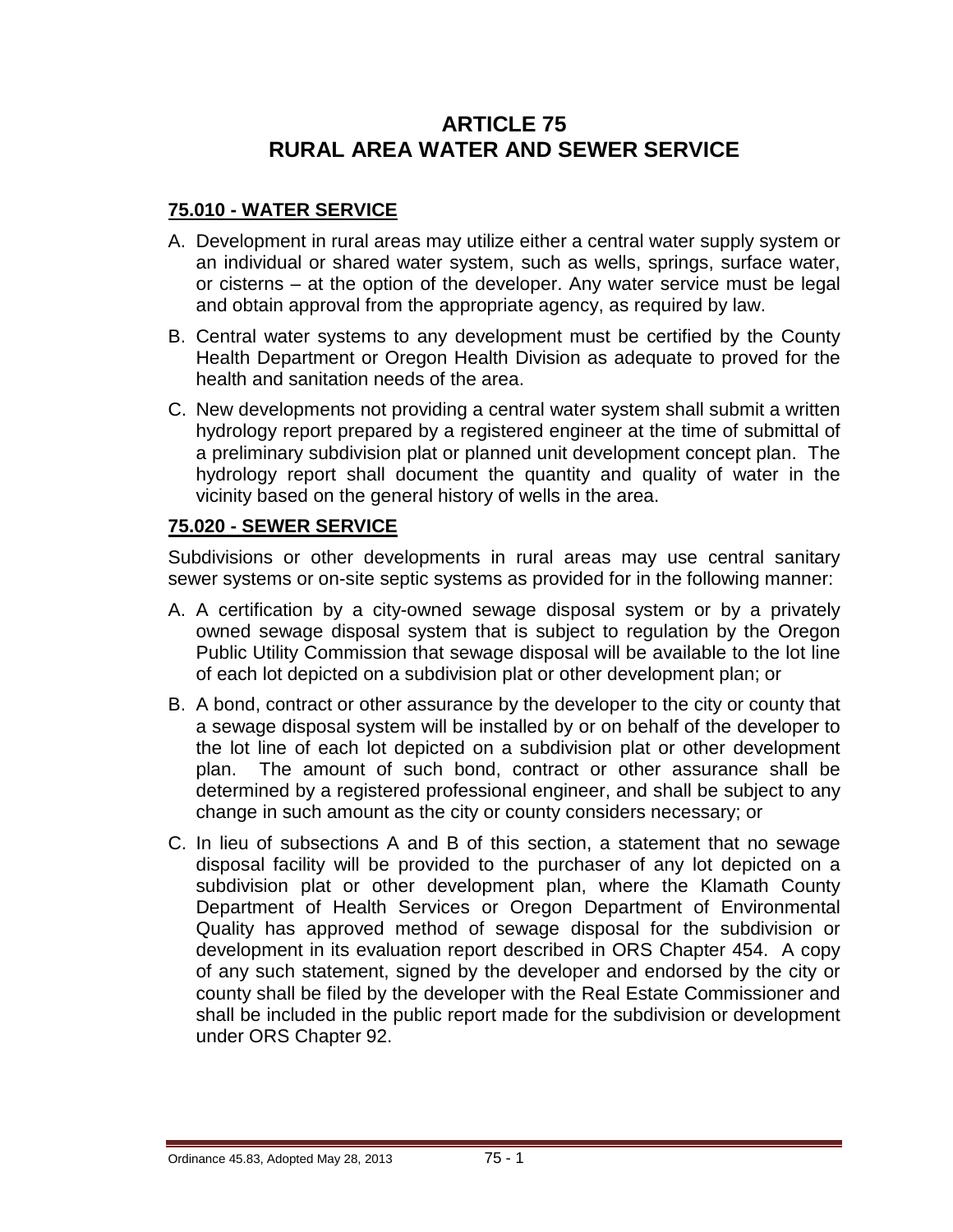## **75.030 - SERVICE WITHIN WATER OR SEWER DISTRICT**

In addition to other requirements specified in this article, new development within an existing water or sewer district shall meet the requirements of the preferred provider with respect to the provision of water or sewer service.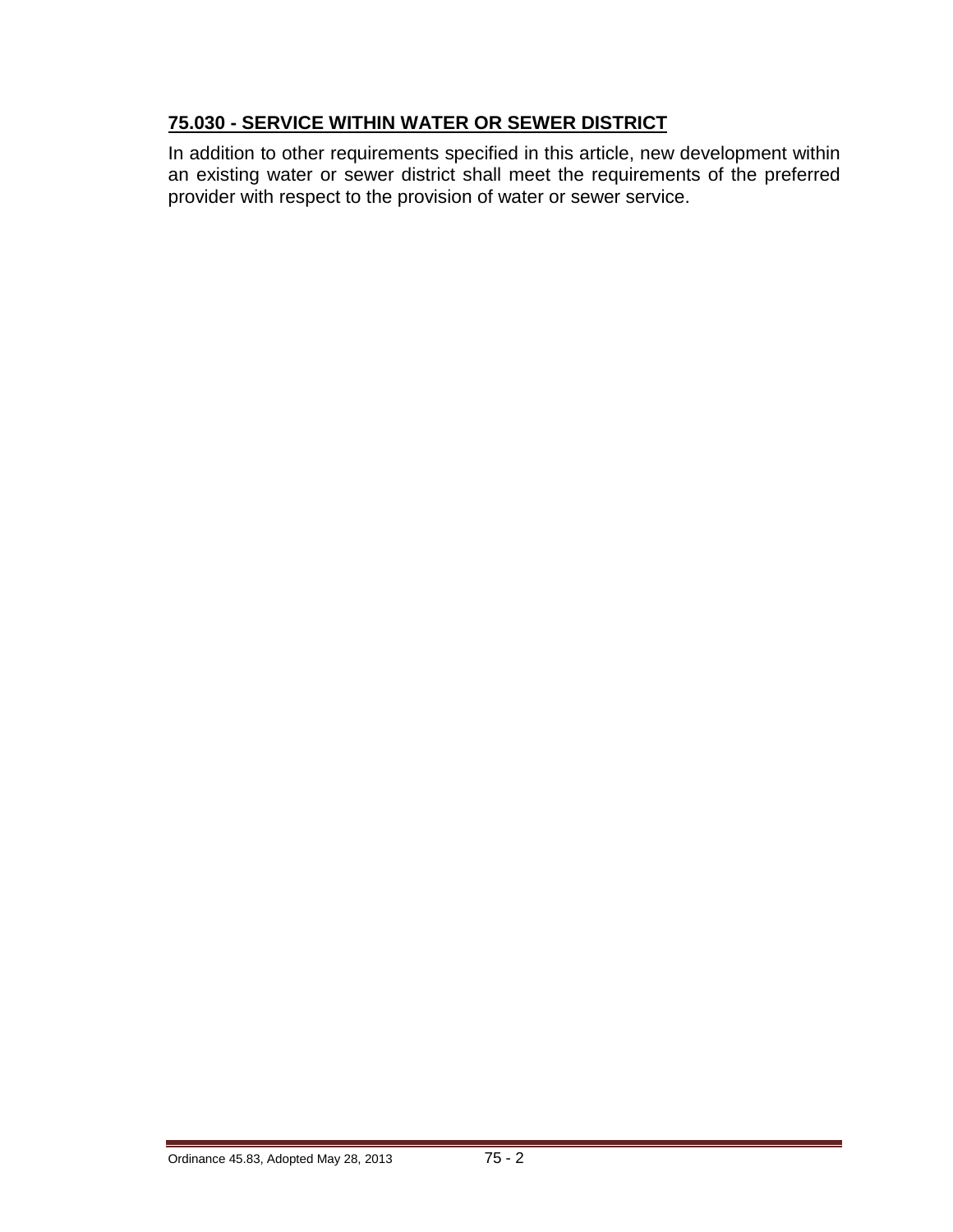# **ARTICLE 76 UTILITIES**

## **76.010 - UTILITIES IN URBAN AREAS**

On-site utility service connections in urban areas shall be installed in accordance with the appropriate standards of the preferred service provider.

## **76.020 - UTILITIES IN RURAL AREAS**

On-site utility service connections in rural areas shall be installed in accordance with the appropriate standards of the preferred service provider.

### **76.030 - UTILITY EASEMENTS**

Easements for sewers, storm drainage, water mains, electrical lines or other public utilities shall be dedicated wherever necessary. Easements shall be a minimum of 16 feet in width and centered on rear or side lot lines except for tieback easements which shall be 6 feet wide by 20 feet along side lot lines at change of direction points of easements.